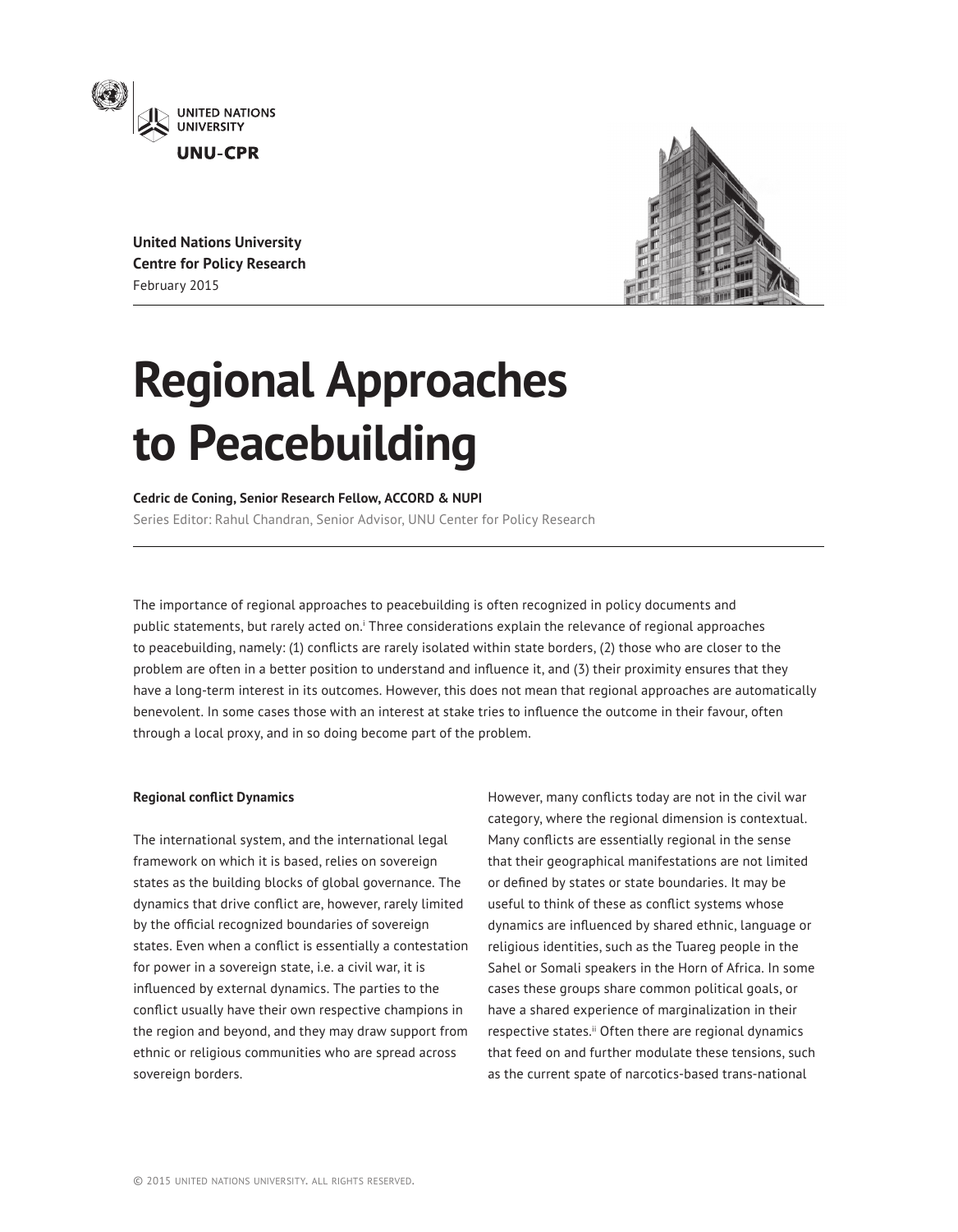organized crime syndicates in West Africa, that use these shared identity networks to smuggle goods and people across national borders.

Another manifestation across North Africa, the Sahel, around Lake Chad and in the Horn of Africa is the interlinkages between center-periphery marginalization and the growing popularity of radical Islamist movements. These border regions are often poorly governed, if not abandoned, which makes it that much easier for these groups to organize themselves in total disregard of the (in reality non-existent) national borders between these countries.

## **Regional Approaches to Peacebuilding**

In these contexts regional approaches to peacebuilding makes sense because these conflicts are interlinked and interrelated. Many of the effects of these conflicts, such as refugees, international migration, and the smuggling of weapons and other illicit goods, are also regional in their manifestation and neighbours are often most affected, and thus also have the most direct interest to see them resolved.

Sovereign state-based approaches to analyse, prevent, manage or resolve these conflicts cannot succeed on their own as it is the inter-linkages between the various regional actors and the dynamics in the regional conflict system, that drive these conflicts. International and regional responses need to be informed by analyses that take these regional dynamics into account, and political and programmatic responses need to be designed to influence and leverage these complex conflict systems.

#### **Risks of Regional Approaches**

However, in some cases neighbours are party to the conflict or benefit from it in ways that may not make them desirable partners in a peacebuilding initiative. The most documented case is probably that of the Charles Taylor regime that exported diamonds from

Sierra Leone via Liberia in the late 1990s, and that thus tried to manipulate the conflict in Sierra Leone via proxies and Liberian mercenaries in their favour. Neighbours or others in the near neighbourhood should thus not automatically be assumed to have the best interest of the country or region at stake.

As a general rule, however, those closer to the problem are likely to have more insight into the local and regional dynamics at play. The further away one zooms out from the locus of the conflict, for instance to continental and international organisations, the more additional factors and interests come into consideration. These higher order interests, such as the "global war on terror" can cloud the understanding of local and regional conflict dynamics.

In the case of Africa, for example, there will never be a stark choice between the United Nations and the African Union, but there must be decisions on how to balance local, regional and international initiatives. The international and regional bodies are more powerful in setting the global and regional agendas, and if the local and sub-regional voices are not protected and safeguarded, then there is a danger that top down approaches may ignore the nuance that regional approaches may offer. Top down approaches tend to produce the opposite of what peacebuilding aims to achieve; they may interrupt local feedback processes, prevent local social institutions from learning, generate dependence, and undermine self-sustainability.iii

A rule of thumb for regional approaches to conflict resolution would be to assign the most tactical and practical mediation and peacemaking roles to those closer to the problem. The regional and international levels could coordinate operational support and ensure that international strategic effort is aligned to a coherent framework that encompasses international, regional and local initiatives.

Regional approaches are not automatically better than international approaches, nor will they always be the preferred or primary approach. However, the tendency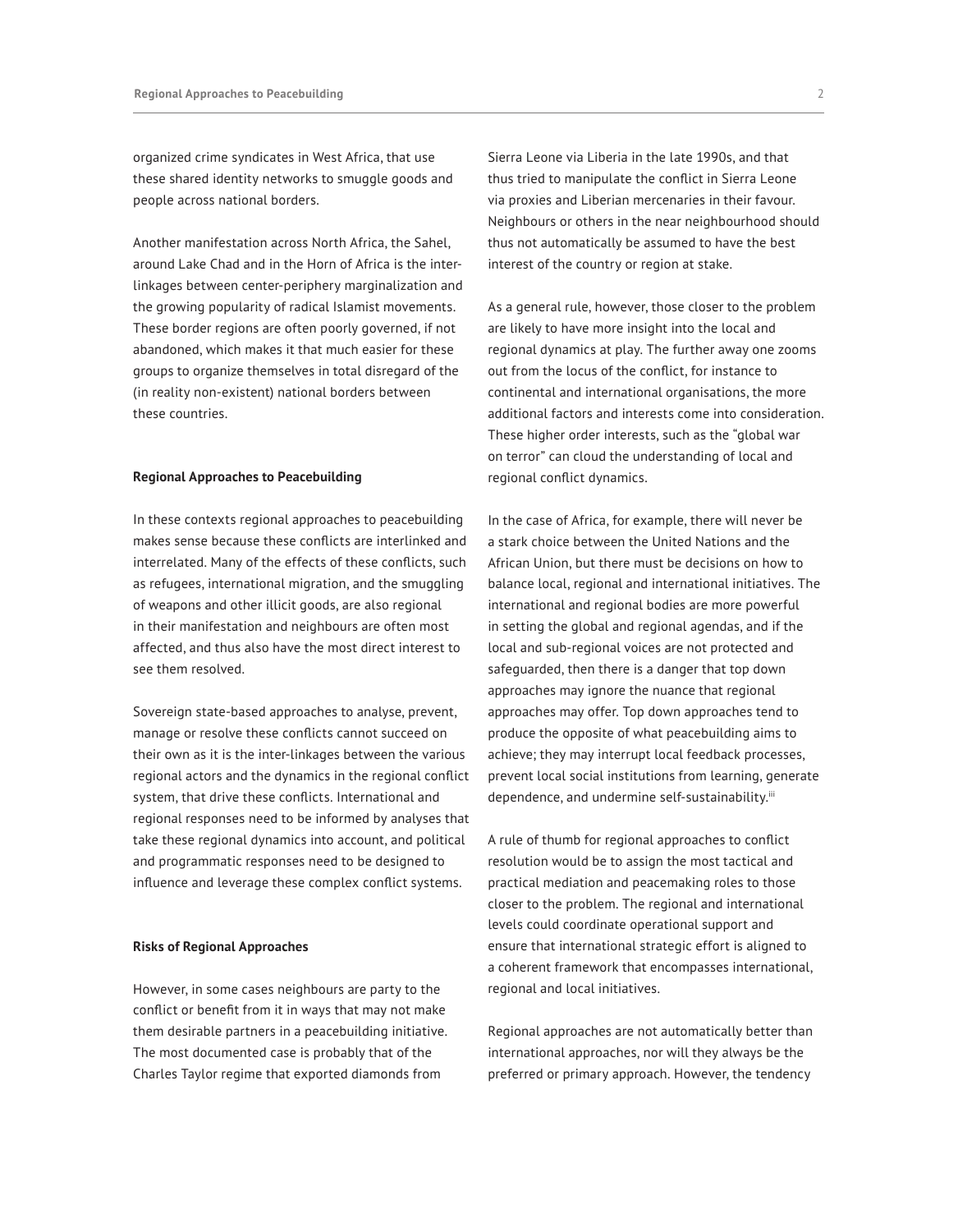of the international system to favour larger, betterknown and more visible international and regional organisations may not be the best approach either. Each situation is unique and requires independent analysis. The UN, in particular, should guard against assuming that it, or its traditional partners, is either the only or the best actors in all circumstances. Where there are existing or new regional approaches, these should be analysed, and if promising, empowered and protected. The larger regional and international organisations can play an important role in further legitimizing these regional approaches, by giving them the political recognition and support they need to be successful.

#### **Examples of Regional Approaches to Peacebuilding**

There are several examples available that exemplify the ways in which regional approaches to peacebuilding contribute to international peace and security. In this section we will introduce a few, namely: the regional mediation and safeguarding of the Burundi peace process; the International Conference on the Great Lakes Region (ICGLR); the Lake Chad Basin Commission (LCBC); the AU regional cooperation initiative for the elimination of the LRA (RCI-LRA); and the IGAD mentoring initiative in South Sudan. In all five these cases regional and sub-regional entities have mobilised themselves to respond to regional peace and security challenges with some positive outcomes that are worth nothing.

The region became involved in the mediation of the conflict in Burundi when President Julius Nyerere of Tanzania initiated the so-called Arusha initiative in the 1996. Tanzania was not just a neighbour, it was also home to large numbers of refugees from Burundi and Rwanda. When President Nyerere passed away, in 1999, President Nelson Mandela of South Africa carried on in this role. Several South African ministers supported President Mandela over the years and eventually Deputy President, now President, Jacob Zuma took over the mediation role. When an initial

agreement was reached under President Mandela in 2000, and security guarantees was necessary for opposition parliamentarians to return to Bujumbura, South Africa provided for their personal protection, under the authority of the African Union (AU). In 2003 the first AU peace support operation – the African Union Mission in Burundi (AMIB) – was mandated with South Africa as lead nation, and with contributions from Ethiopia and Mozambique. AMIB was re-hatted into a UN mission, ONUB, after a cease fire was signed in 2006 between the new CNDD-FDD Government the last remaining rebel group, Palipehutu-FNL. The Burundi case is an example of a neighbour that initiated a peace process, and a regional power that, through sustained engagement, saw the process through, including by providing security guarantees when necessary.<sup>iv</sup>

The International Conference on the Great Lakes Region (ICGLR) was formed in 2008 to create a platform for dialogue among the countries affected by the regional conflict dynamics centered around Rwanda, Burundi, the eastern DRC and Uganda. In recent months it played a key role in forging regional political coherence around the disarmament of the M23 and FDLR rebel groups in the eastern DRC. Although the UN Security Council has the legal authority to authorise the UN mission in the DRC (MONUSCO) to forcefully disarm these rebel groups, it has chosen to work with the ICGLR, SADC and AU to ensure that a broad political coalition is developed and maintained to seek a peaceful solution, and to backstop the use of force, where it proves necessary. The ICGLR is a sub-regional grouping, close to the problem, that has helped to stimulate dialogue among countries in the immediate region, and it has used its convening power to ensure that the various regional and international initiatives underway over the years to try and resolve the conflict in eastern DRC are coordinated and pursue a common coherent approach.<sup>v</sup>

The Lake Chad Basin Commission (LCBC) was formed in 1964 by the countries bordering Lake Chad. The aims of the commission is to regulate and control the use of water and other natural resources in the basin. It came to international attention in 2014 when the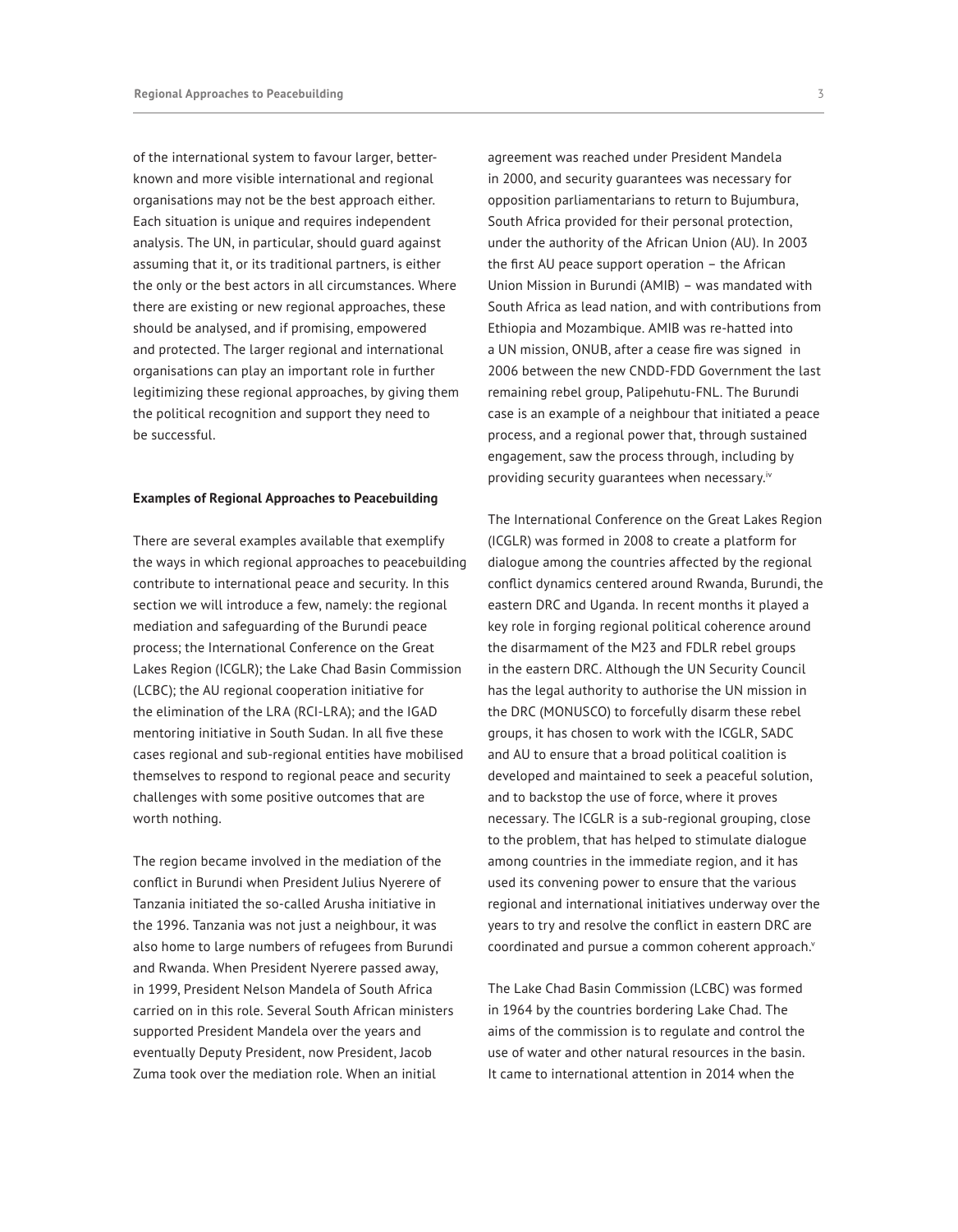members of the LCBC decided to create a Multinational Joint Task Force (MJTF) to contain and counter Boko Haram. In January 2015 the AU Summit authorized the MJTF to establish a force of 7,500 troops and sought UN Security Council authorization for enforcement action. The LCBC is a group of countries, that facing a shared sub-regional threat, have come together to create new, or use existing, institutional frameworks to coordinate themselves and take joint action. These arrangements appear to be more nimble, and thus preferable to the countries involved, than the existing AU - and in this region the ECOWAS - standby force arrangements.vi At the same time the UN, AU and ECOWAS seem to recognize the value of this sub-regional arrangement and are supporting it by providing it with higher strategic level political legitimacy, credibility and legal authority.<sup>vii</sup>

The AU regional cooperation initiative for the elimination of the LRA (RCI-LRA) is an initiative of the countries directly affected by the Lord's Resistance Army (LRA), and coordinated by the AU. It was authorised by the AU Peace and Security Council in 2011, with a strength of 5,000 troops. It is not an AU peace operation in that each country acted mainly in its own territory, but it a jointly coordinated action. The RCI-LRA was in the news in December 2014 when its actions led to the capture of a senior LRA commander, Dominique Ongwen, who was subsequently transferred to the International Criminal Court in the Hague to face charges of war crimes and crimes against humanity. The RCI-LRA is a further example of a sub-regional arrangement that brought together a group of countries that share a common challenge in a coordinated framework. The countries are supported by the AU, UN and international partners, who are providing political legitimacy and a legal framework, as well as additional resources. It is a limited, context specific, largely military, regional approach to contain an identified spoiler – the LRA. At the same time Uganda is attempting to deal with its centre-periphery issues with the North, and there are thus political and medium to long-term development initiatives underway to address the political interests that has led to the formation of the LRA.viii

Lastly, the IGAD mentoring initiative in South Sudan is an example of a triangular South–South-North cooperation initiative aimed at capacity development in South Sudan. Through bilateral agreements, Ethiopia, Kenya and Uganda have seconded 199 civil servants to South Sudan, where they were 'twinned' with counterparts across a range of ministries and sectors, over a two-year period starting in 2012/2013. The initiative was coordinated by the Inter-Governmental Authority on Development (IGAD), financially supported by Norway and programmatically managed by UNDP. The project was interrupted by the lapse into violent conflict in South Sudan in December 2013, but it remains an example of a regional peacebuilding action designed around the principles of south-south cooperation, including the assumption that peers from the region may be better suited to transfer appropriate governance skills than mentors from further away.ix

There are many other similar examples that could not be covered here, including the Mano River Union<sup>x</sup>, South Caucuses, the Jamu and Kashmir region, etc.<sup>xi</sup> What the examples discussed have in common are that the countries in these sub-regions have found ways to selforganise around common challenges, and that these cooperative frameworks – sometimes new, sometimes using existing arrangements designed for a different purpose – have been recognized and supported by their regional and international peers. At times these regional initiatives are in the lead, supported by international partners. In other cases, they deal with a particular aspect of the problem that has taken on a regional dimension. Overall, these examples are meant to illustrate that regional and sub-regional approaches to conflict management and resolution is, and has been, part of the international conflict resolution toolbox.

#### **Concluding Recommendations**

In those cases where conflicts have a regional dimension, or where the conflict is essentially regional, it makes sense to add a regional approach to peacebuilding. In practice this means that the analysis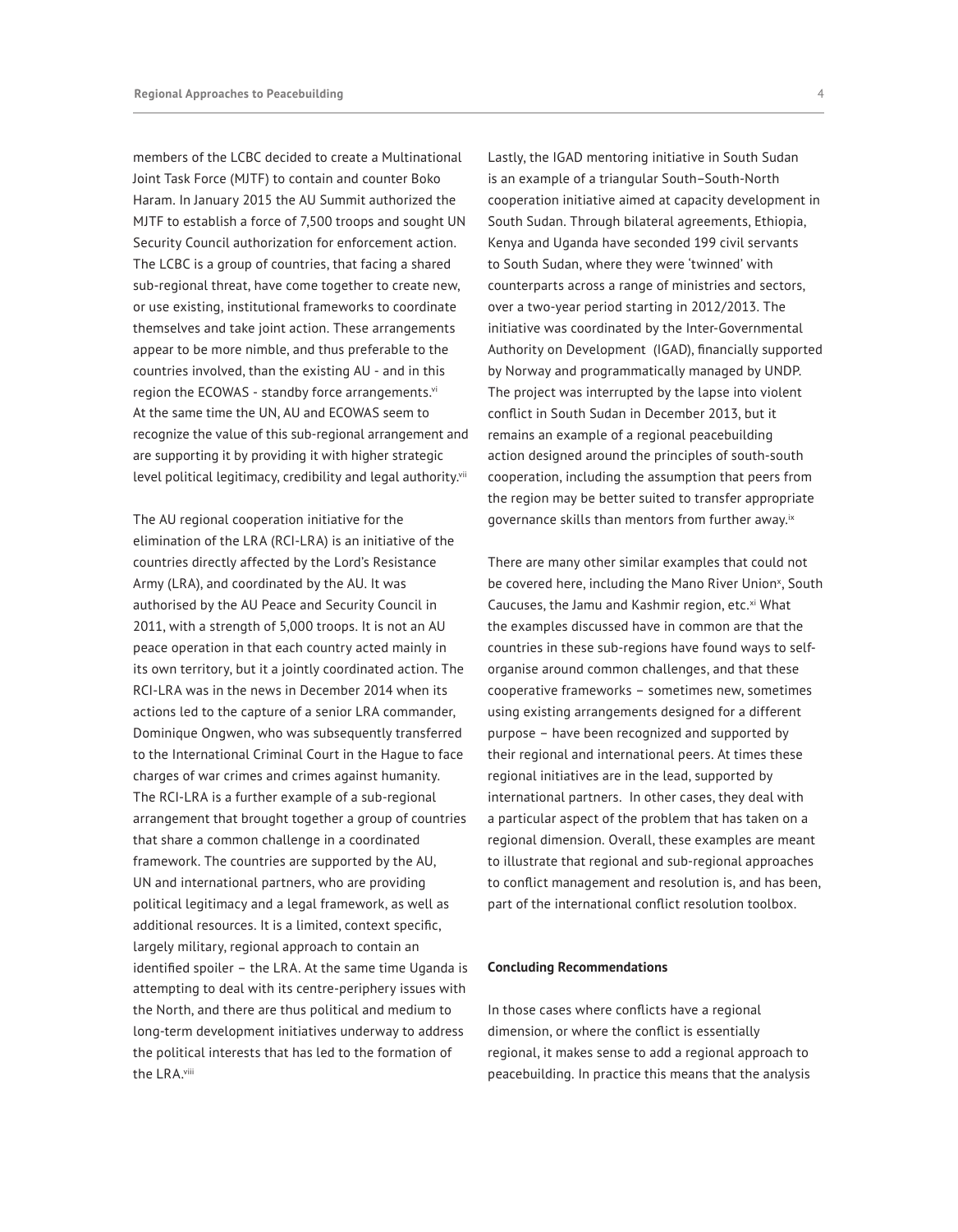of the conflict, and any actions designed to respond to it, needs to include an understanding of the regional dynamics and inter-linkages at play. It also implies that neighbours, sub-regional and regional actors need to be considered in the analysis and designed responses.

In most cases sub-regional and regional bodies will already have a history of engagement with the conflicts, but often they have also dealt with them in the past as manifestations of national rather then regional conflict systems. A special effort thus need to be made to involve sub-regional and regional bodies in jointanalysis and joint-planning initiatives, that can result in the emergence of new shared understandings of the regional dynamics of these conflicts.

Neighbours and others in the near neighbourhood should not be assumed to have a positive role or interest. In many cases neighbours and others further afield are part of the problem. Careful analysis thus need to be devoted to identifying who are potential positive change agents and who have an interest in protecting the status quo or spoiling international or regional peacemaking efforts.

Such analysis and responses also need to tackle the complex inter-linkages between local, national, sub-regional, regional and international actors and interests, across the political, social and economic spheres, and need to develop responses that are designed to influence these complex conflict systems simultaneously at all levels.<sup>xii</sup> More research and policy efforts need to be devoted to develop the tools necessary to analyse complex conflict systems, and to design peacebuilding interventions aimed at influencing such complex systems.

However, a rule of thumb for regional approaches to conflict resolution would be to assign the most tactical and practical mediation and peacemaking roles to those closer to the problem. The regional and international levels could coordinate operational support and ensure that international strategic effort is aligned to a coherent framework that encompasses international, regional and local initiatives.

## **ENDNOTES**

- Note for instance this list of resources for regional approaches to peacebuilding prepared by the UN Peacebuilding Support Office for a Peacebuilding Commission Lessons Learned Working Group meeting on the topic in June 2007:
- http://www.un.org/en/peacebuilding/pdf/doc\_wgll/mtg\_regional\_approaches/08\_06\_2007\_key\_references.pdf
- ii Morten Bøås and Liv Elin Torheim, "The Trouble in Mali Corruption, Collusion, Resistance", *Third World Quarterly*, 2013, p. 1280.
- iii Cedric de Coning, "Understanding Peacebuilding as Essentially Local", *Stability: International Journal of Security & Development*, Vol 2, No 1 (2013), available at: http://www.stabilityjournal.org/article/view/sta.as
- iv ACCORD, *South Africa's Peacekeeping Role in Burundi: Challenges and Opportunities for Future Peace Missions*, Occasional Paper Series: Issue 2, 2007.
- For more on the International Conference on the Great Lakes Region (ICGLR), see: http://icglr.org/index.php/en/
- Cedric de Coning, "Enhancing the Efficiency of the African Standby Force: The Case for a Shift to a Just-in-time Rapid Response Model?", *Conflict Trends* 2/2014, ACCORD, available at

http://www.accord.org.za/publications/conflict-trends/downloads/1225-conflict-trends-2014-2

vii For more on the Lake Chad Basin Commission, see: http://www.cblt.org/en/lake-chad-basin-commission-0, and for the AU authorisation of the MJTF mission against Boko Haram, see: http://www.peaceau.org/en/article/communique-of-the-484th-meeting-of-the-psc-on-the-boko-haram-terrorist-group